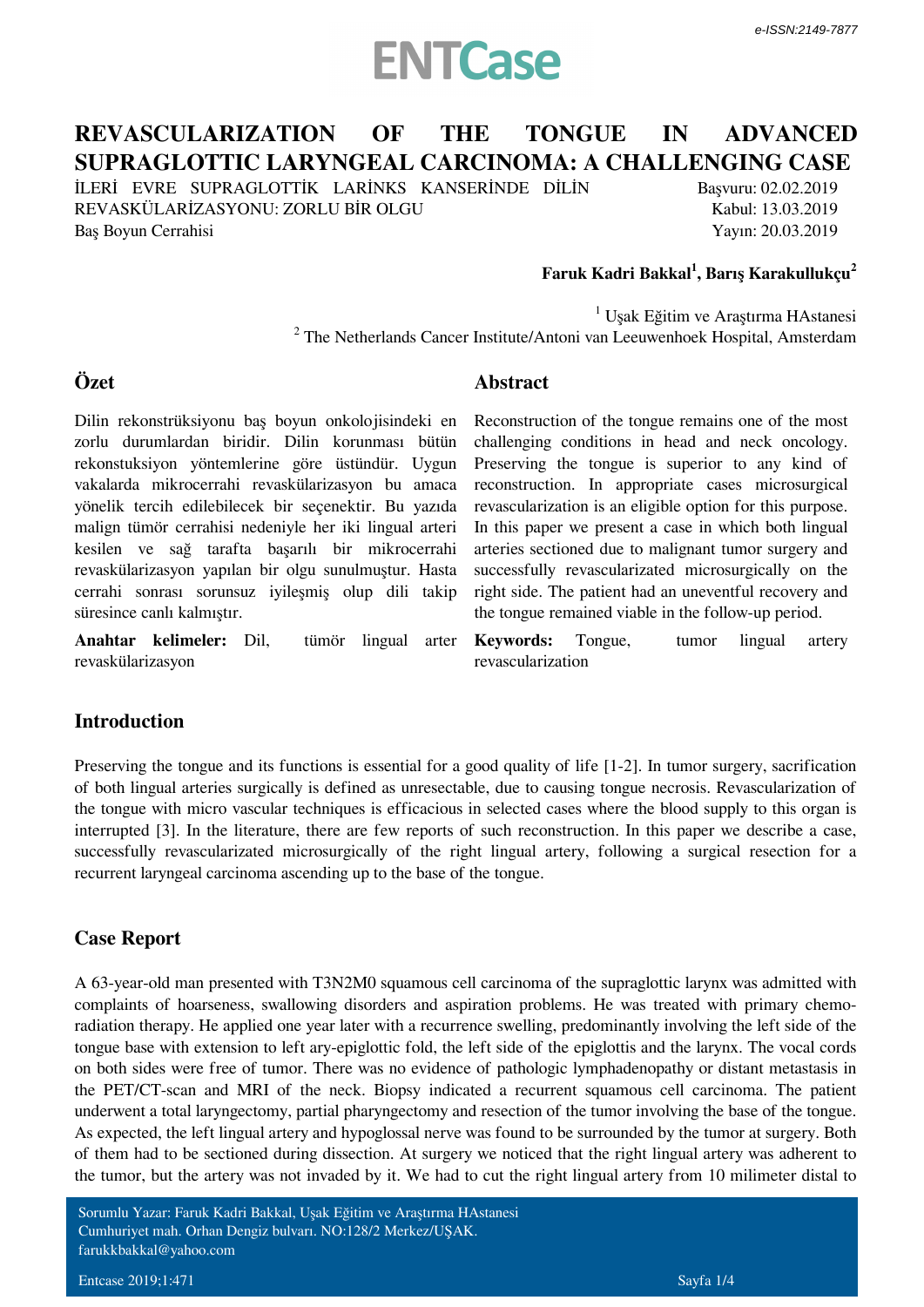### **NTCase**

the external carotid artery during dissection for clear surgical margins. After completion of all laryngectomy and tumor resection, the proximal and distal stumps of the right lingual artery connected with a micro anastomosis technique *(Figure 1: A-B-C)*.



 **Figure 1A** Demonstrating the natural voluted formation of the lingual artery



 **Figure 1B** Demonstrating the 1 cm resected part of the artery due to tumor



 **Figure 1C** Demonstrating the end to end anastomosis between lingual artery stumps

The voluted structure of the lingual artery allowed an anastomosis in this way. Following the anastomosis, the blood flow was observed. Thereafter, a pectoralis major flap (PM-flap) prepared. A skin island of the PM flap is attached to the remainder hypo pharynx and the base of the tongue for reconstruction. The patient had an uneventful recovery and the tongue remained viable in the follow-up period.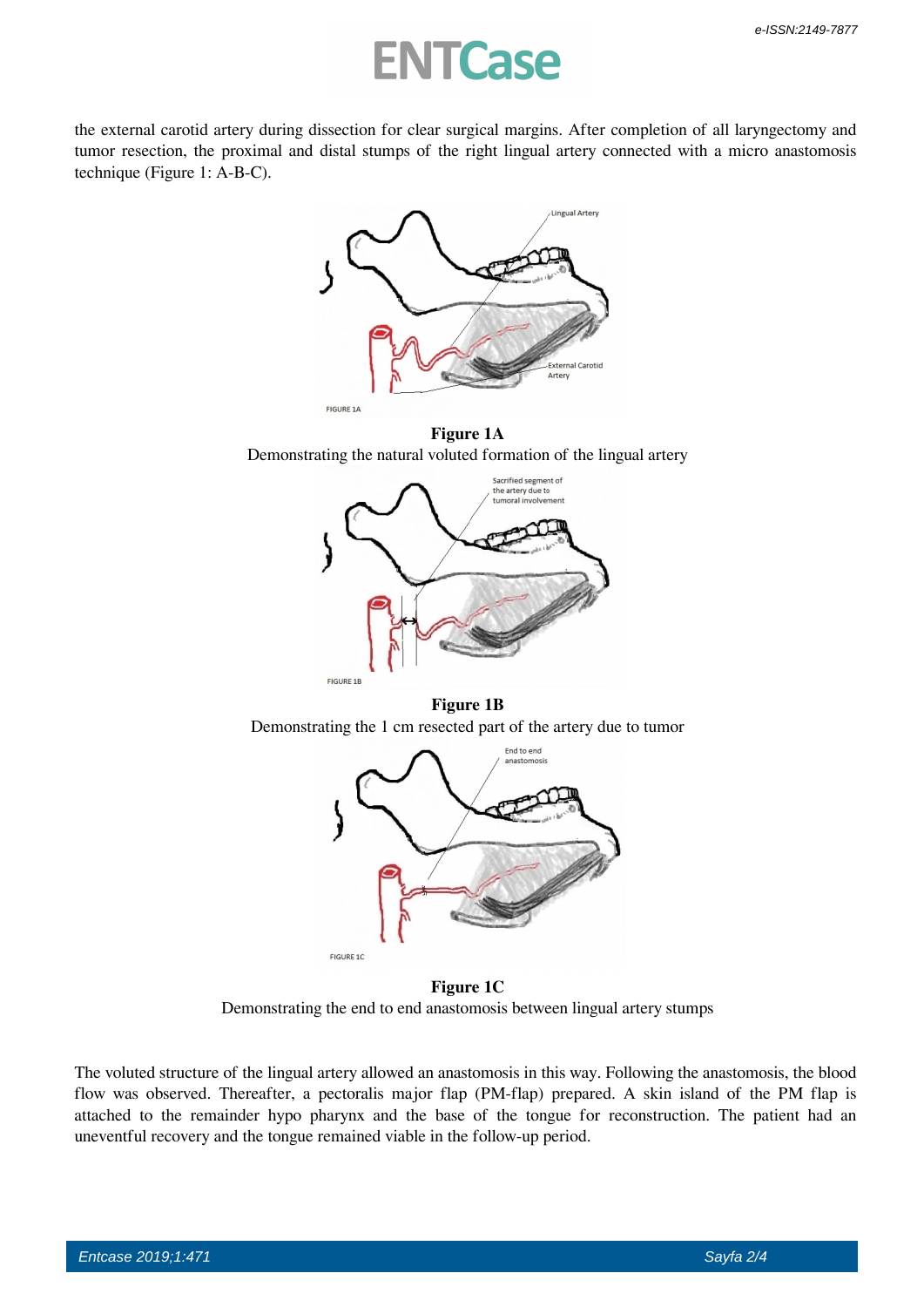# **ENTCase**

#### **Discussion**

Resection of the tongue is commonly performed due to malignant head and neck tumors. Reconstruction of this organ following surgical resection remains one of the most challenging conditions in head and neck oncology. Recent trends in tongue reconstruction have focused on optimizing its functions and maximizing the quality of life [4]. Despite several reconstructive techniques can restore the shape, and the volume of the tongue quite well, but their functional outcomes are still limited [5]. The tongue plays a critical role in speech, swallowing, taste, oral hygiene and airway protection. It must be preserved as much as possible and avoided an unnecessary resection. Preservation its function is important to maintain a good quality of life [1-2].

The blood supply of the tongue is derived from the lingual arteries. It originates from the external carotid artery and courses on the deep surface of the hyoglossus muscle. The deep lingual artery then branches into a dorsal lingual artery and the sublingual artery. The veins form venae comitantes and join into the facial vein or the internal jugular vein. Its neural stimulus comes from the hypoglossal nerve [2,6].

In the case we reported, the tumor put at risk of the arterial flow of the tongue. On the left side, a large segment of the lingual artery and the left hypoglossal nerve was surrounded by the tumor, resulted in both sectioned. On the right side, following a resection of 1 centimeter segment of the lingual artery, end to end anastomosis was performed successfully due to its voluted formation; otherwise, an interposition graft had to be required (Figure 1 A), [7]. The tongue has also an extensive arterial network between its right and left side; hence, one sided revascularization was enough to supply the entire tongue. In this way, we avoided the need to a flap reconstruction. This case represents one of the few reports of a successfully resulted micro vascular revascularization of the tongue achieved by end-to-end anastomosis between the lingual artery remnants, after a tumor resection. There have been only 3 other reports of revascularization of the tongue secondary to tumor surgery in English literature.

A single case of direct anastomosis of the lingual to the facial artery following tongue base cancer resection was reported by Shemen et al. [3] in 1988. Three cases reported by Thoma et al. [7] in 2001. They used interposition vein grafts in one patient successfully. In the other two patients, they did a direct anastomosis between the lingual artery remnants similar to our case, but one of them resulted with failure. One year later in 2002, Cole and Evans [8] reported a radial forearm free flap technique for both reconstruct the oropharingeal defect and restore the blood flow of the tongue as a bridge. The proximal end of the radial artery was anastomosed to the left external carotid artery, and the distal end anastomosed to the right lingual artery resulted in a successful perfusion. Additionally, in 1998 Buntic and Buncke [1] and in 2006 Egozi et al. [2] reported 2 cases microsurgically replanted successfully after a total, and a near total traumatic tongue amputation.

In conclusion; tongue should be preserved as much as possible due to its crucial importance. Preserving the tongue is superior to any kind of reconstruction. In appropriate cases, microsurgical revascularization is an eligible option for this purpose.

#### **References**

- 1. Buntic RF, Buncke HJ. Successful replantation of an amputated tongue. Plast Reconstr Surg. 1998 May; 101(6):1604-7.
- 2. Egozi E, Faulkner B, Lin KY Successful revascularization following near-complete amputation of the tongue. Ann Plast Surg. 2006 Feb; 56(2):190-3.
- 3. Shemen L, Romita M, Godfrey P, .Godfrey N, Hamburg R. Microvascular revascularization of the tongue. J Reconstr Microsurg. 1988 Jul; 4(4):267-9.
- 4. Bokhari WA, Wang SJ. Tongue reconstruction: recent advances. Curr Opin Otolaryngol Head Neck Surg. 2007 Aug; 15(4):202-7.